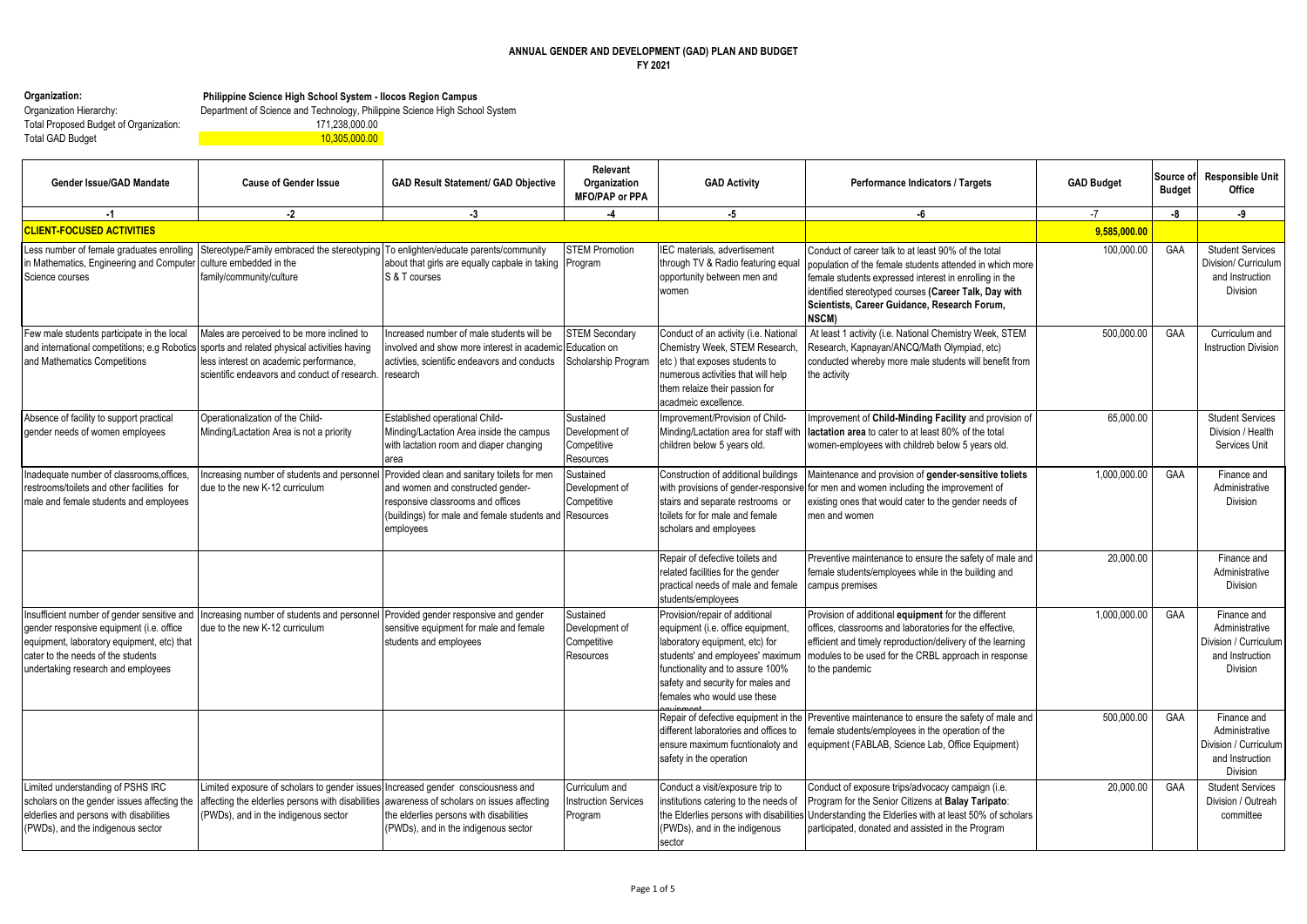| Gender Issue/GAD Mandate                                                                                                          | <b>Cause of Gender Issue</b>                                                                                                                                                                              | <b>GAD Result Statement/ GAD Objective</b>                                                                                                    | Relevant<br>Organization<br><b>MFO/PAP or PPA</b>      | <b>GAD Activity</b>                                                                                                                                                      | Performance Indicators / Targets                                                                                                                                                                                                                                  | <b>GAD Budget</b> | Source of<br><b>Budget</b> | <b>Responsible Unit</b><br>Office                                |
|-----------------------------------------------------------------------------------------------------------------------------------|-----------------------------------------------------------------------------------------------------------------------------------------------------------------------------------------------------------|-----------------------------------------------------------------------------------------------------------------------------------------------|--------------------------------------------------------|--------------------------------------------------------------------------------------------------------------------------------------------------------------------------|-------------------------------------------------------------------------------------------------------------------------------------------------------------------------------------------------------------------------------------------------------------------|-------------------|----------------------------|------------------------------------------------------------------|
|                                                                                                                                   |                                                                                                                                                                                                           |                                                                                                                                               |                                                        | -5                                                                                                                                                                       |                                                                                                                                                                                                                                                                   |                   | -8                         | -9                                                               |
| Not adept at gender-sensitive strategies<br>and methods in teaching and learning<br>Science, Mathematics, and Engineering         | Teaching strategies and lesson plans are not Developed teaching and learning modules<br>gender-sensitive in addresing students issues that support mainstreaming of gender<br>and concerns in S&T         | perspectives in an academic gender-<br>sensitive academic program                                                                             | Provision of Special<br>Science Secondary<br>Education | Conduct of gender-sensitive classes<br>to students using the CBRL<br>approach (Curricuclum for Blended<br>and Remote Learning)                                           | Delivery of instruction using the CRBL approach to<br>learning/teaching where learning materials are gender<br>sensitive (instructional supplies/modules, internet<br>connectivity, laboratory supplies, and books) even in<br>the new normal set-up in education | 1,000,000.00      | GAA                        | Curriculum and<br><b>Instruction Division</b>                    |
| Limited access of male and female students<br>coming from various types of communities<br>in Region 1 on quality education in S&T | Inadequate government support reaching the Equal access of male and female students of<br>various DepEd (private and public) schools in PSHS IRC on quality education in S&T<br>Region 1 due to proximity |                                                                                                                                               | Provision of Special<br>Science Secondary<br>Education | Implementation of the Scholarship<br>Program to male and female<br>scholars based on their family's<br>economic status                                                   | Provision of equal opportunity and access for male and<br>female scholars in the administration of the scholarship<br>program                                                                                                                                     | 5,000,000.00      | GAA                        | Finance and<br>Administrative<br>Division                        |
| Limited knowledge on the school's<br>expectations on male and female NCE<br>qualifiers and their parents across genders           | Minimal information provided to qualifiers<br>during the interview and enrolment                                                                                                                          | Increased awareness and equal access of<br>male and female NCE qualifiers and their<br>parents on the school's expectations across<br>genders | Student Support<br>Services                            | Conduct an Orientation Program for<br>both male and female Grade 7<br>students and their parents                                                                         | Conduct of online orientation program (including a pre-<br>enrolment orientation/Camp In Orientation/Dorm<br><b>Orientation</b> ) for Grade 7 students and lateral enrollees                                                                                      | 10,000.00         | GAA                        | <b>Student Services</b><br>Division - Registrar<br>Services Unit |
| Lesser involvement of parent-fathers on<br>attending to the scholastic concerns and<br>problems of their child in school          | Fathers are preoccupied with their careers<br>(i.e Doctors, Lawyers, Businesmen) while<br>mothers are perceived as more skilled in<br>handling school issues                                              | Increased involvement and participation of<br>parent-fathers in school activities                                                             | Student Support<br>Services                            | Conduct a Parenting Seminar for<br>Grade 7 parents with more<br>emphasis on equal responsibility of<br>mothers and fathers in giving<br>assistance and guidance to their | Conduct of webinar on effective parenting (i.e.<br>Effective Parenting: Understanding Gender Issues that<br>Affect a Child) to the scholars' parents                                                                                                              | 15,000.00         | GAA                        | <b>Student Services</b><br>Division - Guidance<br>Services Unit  |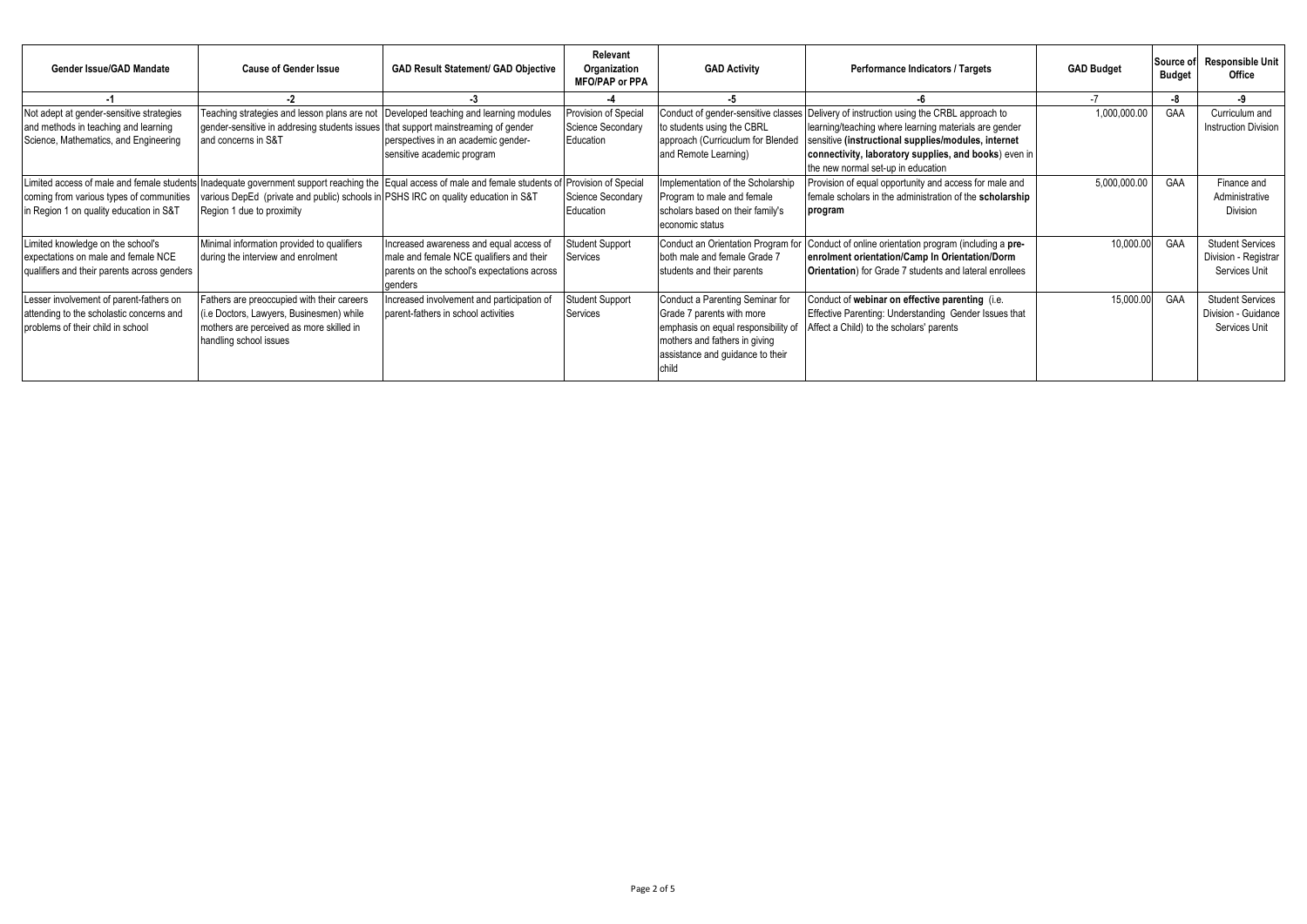| Gender Issue/GAD Mandate                                                                                            | <b>Cause of Gender Issue</b>                                                                                        | <b>GAD Result Statement/ GAD Objective</b>                                                                                                                                 | Relevant<br>Organization<br><b>MFO/PAP or PPA</b> | <b>GAD Activity</b>                                                                                                                                                                                                      | Performance Indicators / Targets                                                                                                                                                                                                                | <b>GAD Budget</b> | Source of<br><b>Budget</b> | <b>Responsible Unit</b><br>Office                                                 |
|---------------------------------------------------------------------------------------------------------------------|---------------------------------------------------------------------------------------------------------------------|----------------------------------------------------------------------------------------------------------------------------------------------------------------------------|---------------------------------------------------|--------------------------------------------------------------------------------------------------------------------------------------------------------------------------------------------------------------------------|-------------------------------------------------------------------------------------------------------------------------------------------------------------------------------------------------------------------------------------------------|-------------------|----------------------------|-----------------------------------------------------------------------------------|
| -1                                                                                                                  | $-2$                                                                                                                | $-3$                                                                                                                                                                       |                                                   | $-5$                                                                                                                                                                                                                     |                                                                                                                                                                                                                                                 | $-7$              | -8                         | -9                                                                                |
| Occurrence of reported bullying (including<br>online bullying) and child abuse cases in<br>male and female students | Limited awareness of students about the ant<br>bullying (including cyber bullying) and child<br>protection policies | Increased level of consciousness among<br>male and female students about bullying<br>(including cyber bullying) and child abuse<br>and its negative impacts to the victims | <b>Student Support</b><br>Services                | Conduct an orientation on anti-<br>bullying and anti-child abuse law to<br>all male and female students                                                                                                                  | Conduct of webinar via google meet (i.e. Anti-bullying<br>including online bullying, Anti-Child Abuse Law,<br><b>GST Anti-Violence Against Women and Children,</b><br>Anti Sexual Harassment Law) to male and female<br>students                | 15,000.00         | GAA                        | <b>Student Services</b><br>Division - Guidance<br>Services Unit                   |
| Lesser number of female DepEd pupils<br>applying and passing the National<br>Competitive Examination (NCE)          | Female pupils are perceived to have lower<br>performance in Science. Mathematics and<br>Technology subjects         | Increase the number of female applicants<br>and passers of the NCE who will ultimately<br>accept the scholarship from PSHS IRC                                             | <b>STEM Promotional</b><br>Activities             | Conduct of a learning enhancement<br>program for the DepED elementary<br>(private and public) pupils<br>integrating a gender sensitive<br>learning materials and activities in<br>Science, Mathematics and English       | Conduct of learning enhancement program (i.e. Eureka<br>Science Camp, Adopt-a-School Program, Tulong<br>Dunong, "Ading Ko" Program, and "Pinnasiriban")<br>for elmentary pupils in the region who will become<br>prospect NCE examinees/passers | 50.000.00         | GAA                        | Curriculum and<br><b>Instruction Division</b><br>Outreach Committee               |
|                                                                                                                     |                                                                                                                     |                                                                                                                                                                            |                                                   | Conduct of teacher trainings and<br>seminars for the DepED (private<br>and public) elementary and high<br>school teachers in Science.<br>Mathematics and English integrating<br>a gender sensitive teaching<br>materials | Conduct of training/seminar program for teachers (i.e.<br>Project TEACH, etc) of skills and technologies useful for<br>the new normal in education delivery                                                                                     |                   | GAA                        | Curriculum and<br><b>Instruction Division</b>                                     |
|                                                                                                                     |                                                                                                                     |                                                                                                                                                                            |                                                   | Conduct of NCE caravan with<br>career talks integrating GAD<br>principles in discussing stereotypes<br>and myths in relationship between<br>gender roles and S&T                                                         | Conduct of NCE caravan/campaign in the region<br>following the new normal setting due to travel restrictions<br>caused by the pandemic                                                                                                          | 20,000.00         | GAA                        | <b>Student Services</b><br>Division - Registrar<br>Services Unit                  |
|                                                                                                                     |                                                                                                                     |                                                                                                                                                                            |                                                   | Conduct of campaign cum gift-giving<br>activity to prospect NCE takers and<br>their families in San Ildefonso and<br>Sto. Domingo, Ilocos Sur                                                                            | Conduct of campaign actiivity (i.e. Pamaskong Handog<br>Ing Pisay to the Barangays) to local residents<br>conducted to at least 100 children (and their families)<br>attended the campain and have received the love gift                       | 20,000.00         | GAA                        | <b>Student Services</b><br>Division / Outreach<br>Committee                       |
| Lesser female participation in responsive<br>disaster preparedness activities                                       | Females are perceived to be weaker in times<br>of disaster                                                          | Increased involvement of females in<br>responsive disaster preparedness                                                                                                    | <b>Student Support</b><br>Services                | Conduct of Drills on Earthquake,<br>Fire and Other Calamities in PSHS-<br><b>IRC</b>                                                                                                                                     | Conduct of seminar/webinar/drills (i.e. Men and<br>Women Responsiveness in Disaster Preparedness)<br>conducted and dominated with female resource persons<br>and facilitators in the new normal setup                                           | 10.000.00         | GAA                        | Office of the Campus<br>Director / Disaster<br><b>Risk Reduction</b><br>Committee |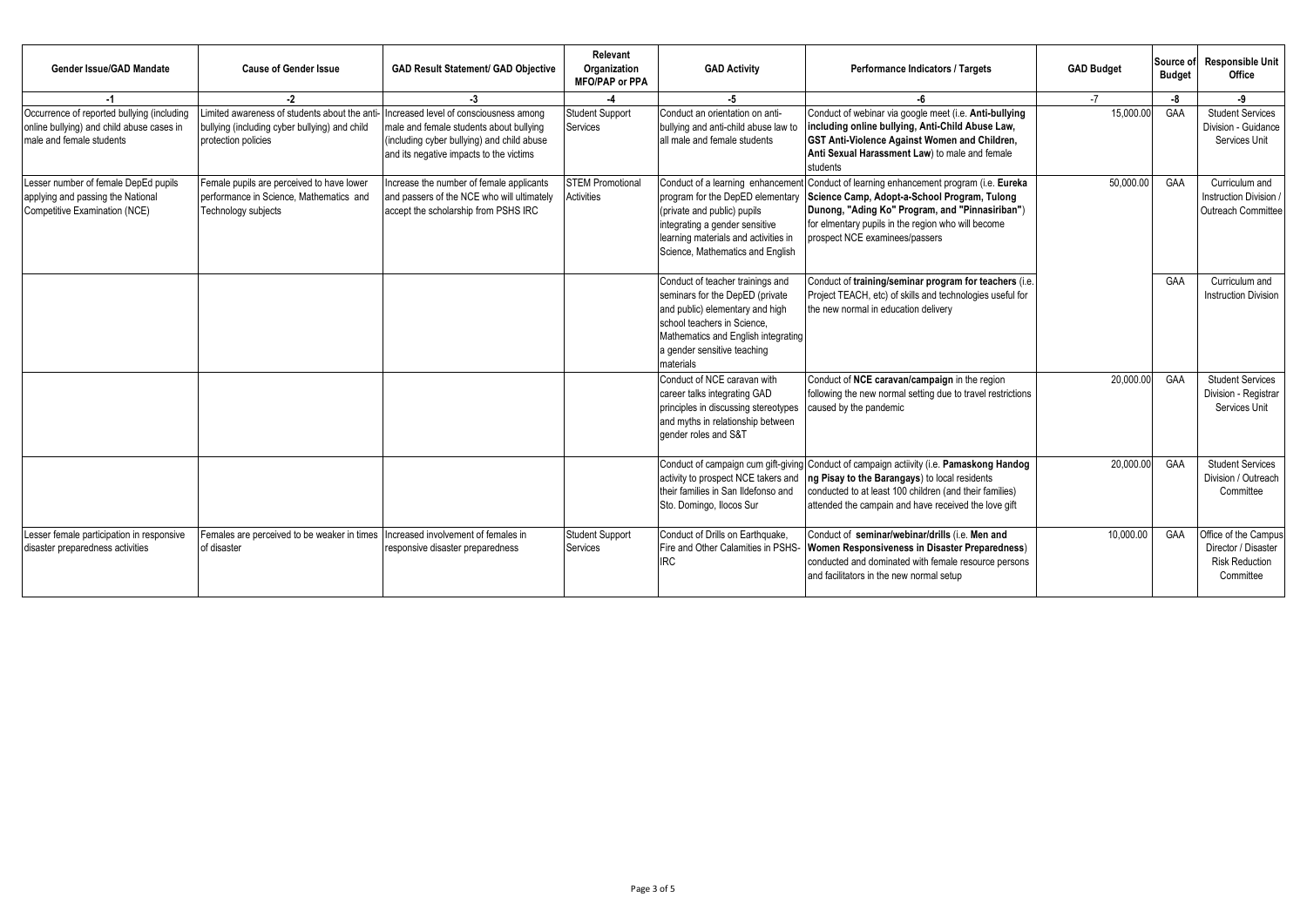| Gender Issue/GAD Mandate                                                                                                                        | <b>Cause of Gender Issue</b>                                                                                                                    | <b>GAD Result Statement/ GAD Objective</b>                                                                                                                                                                          | Relevant<br>Organization<br><b>MFO/PAP or PPA</b>                         | <b>GAD Activity</b>                                                                                                                                                                                                                                          | Performance Indicators / Targets                                                                                                                                                                           | <b>GAD Budget</b> | Source of<br><b>Budget</b> | <b>Responsible Unit</b><br>Office                               |
|-------------------------------------------------------------------------------------------------------------------------------------------------|-------------------------------------------------------------------------------------------------------------------------------------------------|---------------------------------------------------------------------------------------------------------------------------------------------------------------------------------------------------------------------|---------------------------------------------------------------------------|--------------------------------------------------------------------------------------------------------------------------------------------------------------------------------------------------------------------------------------------------------------|------------------------------------------------------------------------------------------------------------------------------------------------------------------------------------------------------------|-------------------|----------------------------|-----------------------------------------------------------------|
| $-1$                                                                                                                                            | -2                                                                                                                                              | $-3$                                                                                                                                                                                                                |                                                                           | -5                                                                                                                                                                                                                                                           | -6                                                                                                                                                                                                         | $-7$              | -8                         | -9                                                              |
| More reported school violation among male<br>students                                                                                           | Limited understanding of proper conduct and<br>behavior as expected from them as scholars                                                       | mproved school behavior of male students                                                                                                                                                                            | <b>Student Support</b><br>Services                                        | Conduct a seminar on the behavior<br>expected from them and a one-on-<br>one counseling sessions with male<br>students                                                                                                                                       | Conduct of seminar/webinar (i.e. Character Building<br>Training) and attended by at least 90% of the male<br>students along with the female students in the batch                                          | 100.000.00        | GAA                        | <b>Student Services</b><br>Division - Guidance<br>Services Unit |
| Limited understanding of PSHS-IRC<br>scholars on mental health issues<br>concerning them                                                        | Incidence of depression among scholars                                                                                                          | ncreased awareness and understanding of<br>mental health issues concerning scholars                                                                                                                                 | <b>Student Support</b><br>Services                                        | Conduct series of seminars on<br>stress management and<br>understanding mental health of<br>teenagers                                                                                                                                                        | Conduct of seminar/training/webinars on stress<br>management and understanding mental health of<br>teenagers (Day with Psychiatrist/Seminar on Mental<br>Health and Fitness) during this time of pandemic. | 90,000.00         | GAA                        | <b>Student Services</b><br>Division - Guidance<br>Services Unit |
| Limited participation of male students in<br>talent presentations and other related<br>activities                                               | Females are perceived as more skilled in<br>providing entertainment                                                                             | Increased exposure of scholars on the<br>gender issues affecting the less forutnate<br>members of the society                                                                                                       | Curriculum and<br><b>Instruction Services</b><br>Program                  | Conduct of one-on-one dialogue,<br>consultations and assistance to mer<br>and women and their children as<br>beneficiaries                                                                                                                                   | Conduct of Medical Mission: A Health Advocacy<br>Campaign with at least 85% scholars participated and<br>assisted in the health advocacy program                                                           | 50.000.00         | GAA                        | <b>Student Services</b><br>Division - Health<br>Services Unit   |
| <b>ORGANIZATION-FOCUSED ACTIVITIES</b>                                                                                                          |                                                                                                                                                 |                                                                                                                                                                                                                     |                                                                           |                                                                                                                                                                                                                                                              |                                                                                                                                                                                                            | 720,000.00        |                            |                                                                 |
| Limited functionality of the Gender and<br>Development (GAD) Focal Point System<br>(GFPS), Secretariat and Technical Working<br>Group (TWG)     | Lack of capacity building activities and<br>trainings for GFPS and GAD TWG members                                                              | Improved operationalization and<br>functionality of the GFPS and GAD TWG<br>Capacitated GFPS and GAD TWG in<br>implementing GAD related program                                                                     | Human Resource<br>Development                                             | Conduct Gender Analysis (GA) and<br>Gender Mainstreaming (GM)<br>training to GFPS and GAD TWG/<br>Conduct Forum for School<br>Improvement-GAD                                                                                                                | Attendance to trainings/webinars and<br>benchmarking/consultancy activities on some GAD<br>centers by at least 50% of GAD committee and TWG<br>members                                                     | 10,000.00         | GAA                        | Office of the Campus<br>Director/ GAD<br>Committee              |
| Limited awareness and appreciation of<br>employees on GAD issues                                                                                | Lack of ladderized capability building plan<br>for GAD<br>-Lack of capacity building activity for<br>GFPS/Limited functionality of the GFPS     | ncreased awareness and appreciation of<br>employees on GAD which will enlighten them Development<br>on issues pertaining to to exercise positive<br>gender perspectives across environments<br>(home and workplace) | Human Resource                                                            | Conduct a series of Gender<br>Sensitivity Trainings (GST), Gender<br>Issues and GAD appreciation<br>activities to employees                                                                                                                                  | Conduct of GST for at least 95% of the new employees<br>and GAD activities for the old employees (GST for new<br>employees, Campus GAD Activity/Systemwide GAD<br>activity)                                | 500.000.00        | GAA                        | Office of the Campus<br>Director/ GAD<br>Committee              |
| Lack of GAD database and analysis                                                                                                               | No identified variables for GAD information.<br>no sex disaggregated data, data are<br>available but not sex disaggregated                      | Established and functional GAD database<br>Data are sex-disaggregated                                                                                                                                               | Excellence in<br>governance through<br>streamlined PAPs<br>administration | Conduct a joint conference with<br>GFPS, GAD TWG, MIS and<br>Research Unit to identify the<br>variables for the creation of GAD<br>database                                                                                                                  | One functional GAD sex disagregated database on<br>Students' enrollment profile and Employees' profile                                                                                                     |                   | GAA                        | Office of the Campus<br>Director/ GAD<br>Committee              |
| R.A. 6949: Yearly Observance of Women's As mandated by Law<br>Month                                                                             |                                                                                                                                                 | More opportunities for men and women<br>employees to understand and appreciate the Development<br>value of considering gender issues for a<br>more productive work                                                  | Human Resource                                                            | Participation in activities on GAD-<br>related programs and projects<br>sponsored partner agencies -<br>government and private                                                                                                                               | Conduct of training/webinars for employees and<br>contests for students as part of the the Women's<br>Month Celebration in the new normal setting                                                          | 10.000.00         | <b>GAA</b>                 | Office of the Campus<br>Director/ GAD<br>Committee              |
| Limited awareness of the PSHS and local<br>community members of the gender<br>perspectives and gender issues arising<br>from their gender roles | Lack of platforms/approaches in which<br>advocacies in gender perspectives and issues<br>may be disseminated to the PSHS and local<br>community | Increased understanding of the PSHS and<br>local community members of gender<br>perspectives and gender issues arising from<br>their gender roles                                                                   | Human Resource<br>Development                                             | Formulation of Information.<br><b>Education and Communication</b><br>(IEC) materials for the PSHS and<br>local community members, and<br>improvement of the GAD corner                                                                                       | Distribution and uploading of IEC material via online<br>platforms; Updating of GAD Corner in the PSHS<br>website                                                                                          |                   | GAA                        | Office of the Campus<br>Director/ GAD<br>Committee              |
| absences than male employees due to child productive and reproductive roles.<br>rearing concerns                                                | Married female employees often incur more Women have multiple roles in the community                                                            | Disseminated information to the family<br>members of female employees on the<br>gender issues that affects the working<br>mothers                                                                                   | Human Resource<br>Development                                             | Conduct an information<br>dissemination activity (i.e. seminar,<br>workshop) where the family<br>members of the male and female<br>employees will understand the<br>gender issues that concerns working<br>mothers and appreciate their value<br>in the home | Conduct of activity to celebrate the Family Day of at<br>east 95% of all employees (regular and contractual) in<br>the new normal setting                                                                  | 100.000.00        | GAA                        | Finance and<br>Administrative<br><b>Division</b>                |